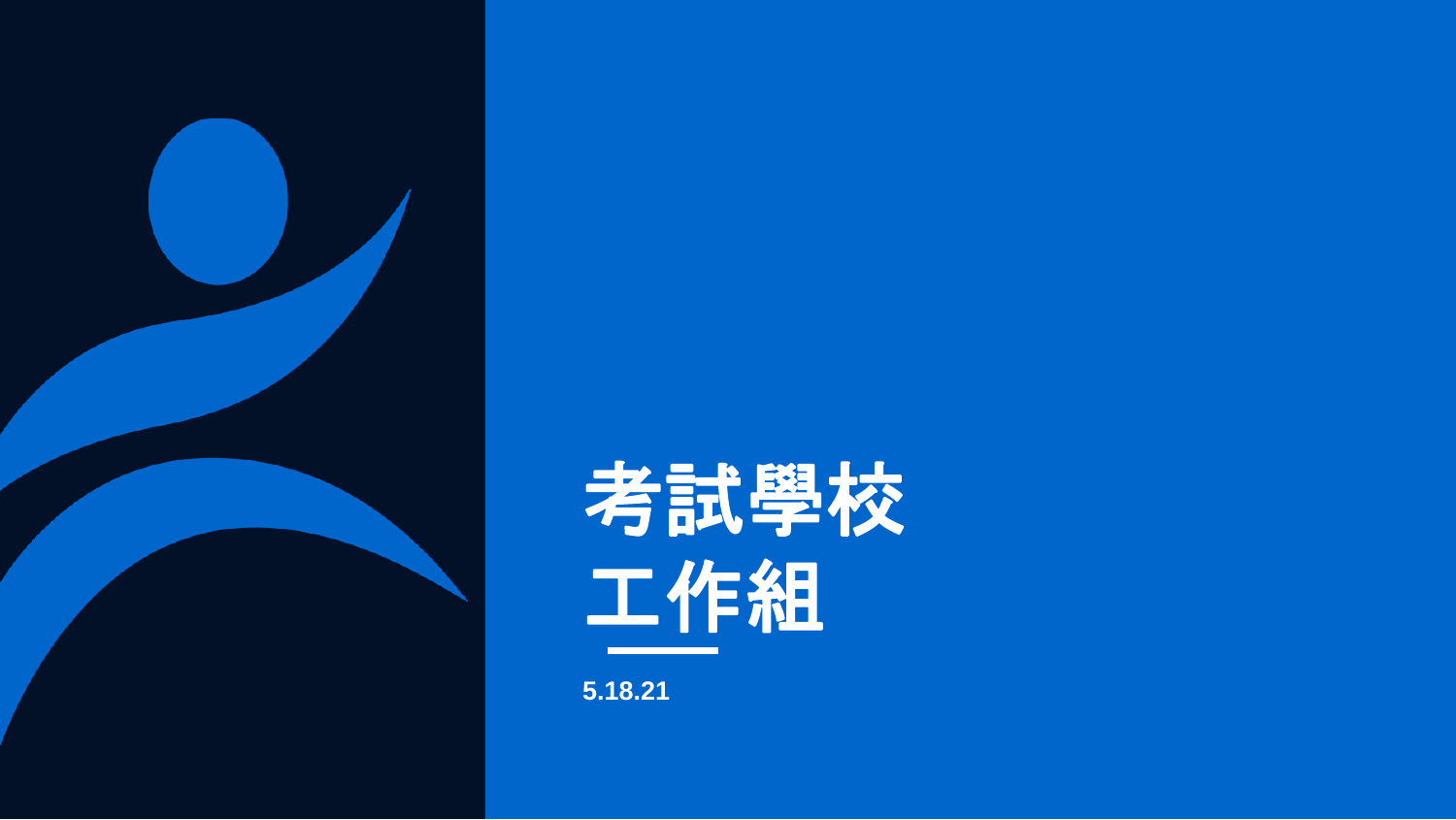#### 請跟進對所提問題的回答:

● DESE僅收[集此處公佈的](https://profiles.doe.mass.edu/statereport/nonpublicschoolreport.aspx)非公立學校的總入學數據。

以滿足學生的需求的日程。

- 有關机会指数 (OI)的其他資訊<br>○ 右側的表格概述了哪些
	- O 右側的表格概述了哪些指標用於哪個年級水準。<br>○ 右關如会指数 (OI) 的其他信息 請訪問BPS組
	- 有關机会指数(OI)的其他信息,請訪問BPS網站,該網址為 [www.bostonpublicschools.org/oi](http://www.bostonpublicschools.org/oi)

● 考試學校會設有單獨的教室和/或單獨的庇護英語浸入式(SEI)課程教室嗎?<br>○ 學校將配備人員根據學生的IEP提供服務。如果需要一個基本上隔 學校將配備人員根據學生的IEP提供服務。如果需要一個基本上隔 離開的教室,我們可以提供。像所有高中一樣,我們將努力安排可

| Indicators included in the 2020-2021 OI Model |            |        |      |  |  |  |  |  |  |
|-----------------------------------------------|------------|--------|------|--|--|--|--|--|--|
|                                               | Elementary | Middle | High |  |  |  |  |  |  |
| <b>Neighborhood Factors</b>                   |            |        |      |  |  |  |  |  |  |
| <b>Academic Attainment</b>                    | ν          | ν      | ν    |  |  |  |  |  |  |
| Foreign Born                                  |            |        |      |  |  |  |  |  |  |
| Median Household Income                       | ν          |        |      |  |  |  |  |  |  |
| Physical Disorder                             | ν          |        |      |  |  |  |  |  |  |
| Safety Issues                                 |            | ν      | ν    |  |  |  |  |  |  |
| <b>Level Factors</b><br><b>Stud</b>           |            |        |      |  |  |  |  |  |  |
| conomically Disadvantaged                     | ν          | ν      | ν    |  |  |  |  |  |  |
| <b>Public Housing</b>                         |            |        |      |  |  |  |  |  |  |
| <b>Recent Immigrant</b>                       |            |        |      |  |  |  |  |  |  |
| <b>Residential Mobility</b>                   | ν          |        |      |  |  |  |  |  |  |
| Attendance (Absence Rate)                     |            | ν      |      |  |  |  |  |  |  |
| Course Failures (ELA and Math)                |            |        |      |  |  |  |  |  |  |
| MCAS Failures (ELA and Math)                  |            |        |      |  |  |  |  |  |  |
| Number of Suspensions                         |            | ν      |      |  |  |  |  |  |  |

**2**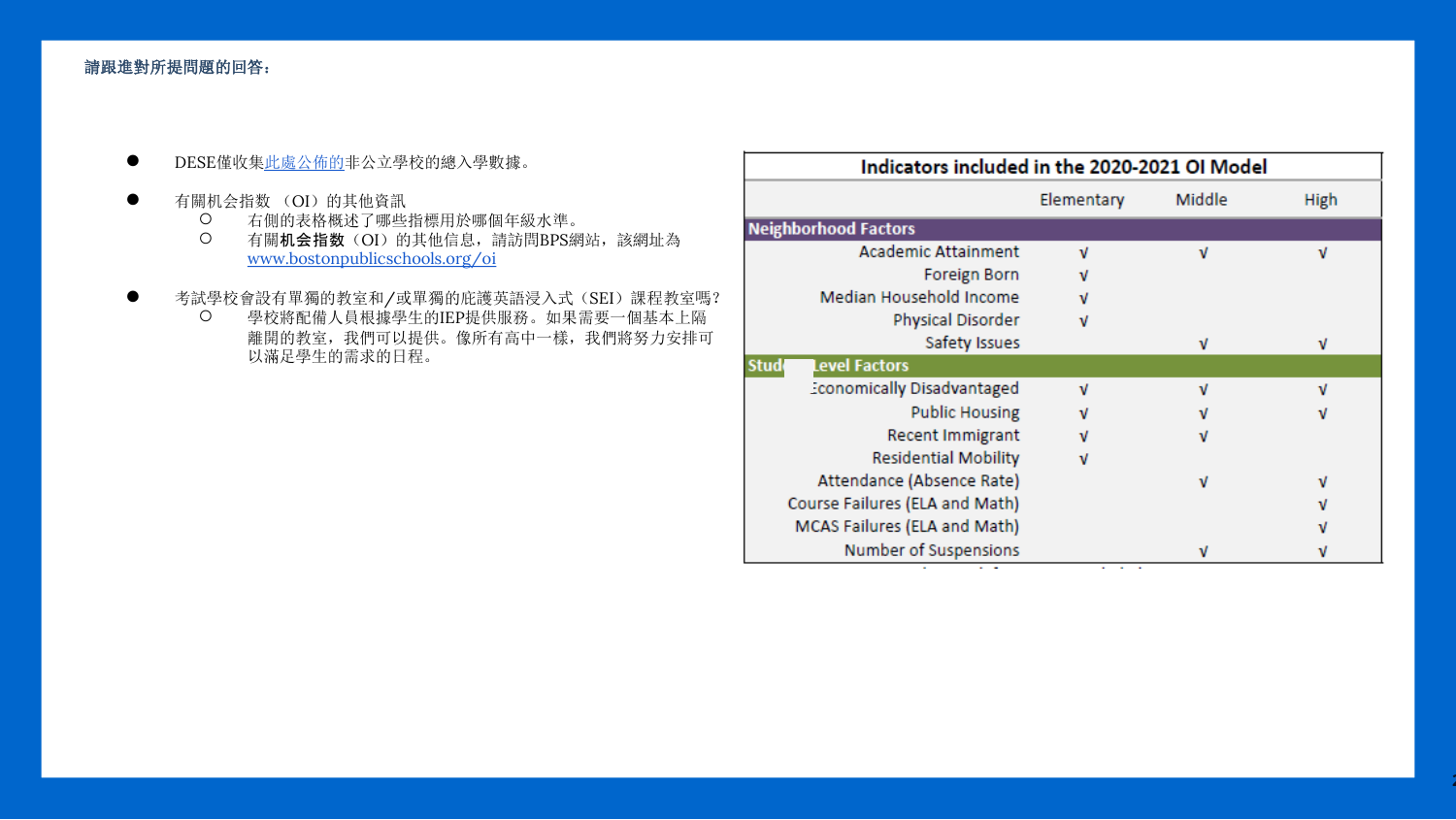# 請跟進對所提問題的回答:人口普查區

- 人口普查區平均約有4,000名居民
	- 最少人口– 1200
	- 最多人口– 8,000
- 參與統計領域專案(PSAP)
	- 該項目每10年提供一次
	- 當地參與劃定統計區域
	- 根據人口變化將人口普查區分開或合併
- 人口普查區域經設計可在一段時間內保持相對永久性。
	- 任何變化都被記錄在案,因此可以將十年間的資料進行比較。
	- 人口超過8000人的人口普查區域被分為2個或更多個區域,並對其現有的數位代碼進行了 擴展
	- 人口少於1200人的人口普查區域與相鄰區域合併,並被賦予新的數字代碼
- 2016-2020年ACS的5年估算預計將於2021年9月9日發佈。

來源[:](https://www.census.gov/programs-surveys/acs/news/data-releases/2020/release.html#par_textimage) <https://www2.census.gov/geo/pdfs/education/CensusTracts.pdf>[; https://www.census.gov/programs](https://www.census.gov/programs-surveys/acs/news/data-releases/2020/release.html#par_textimage)surveys/acs/news/data-releases/2020/release.html#par\_textimage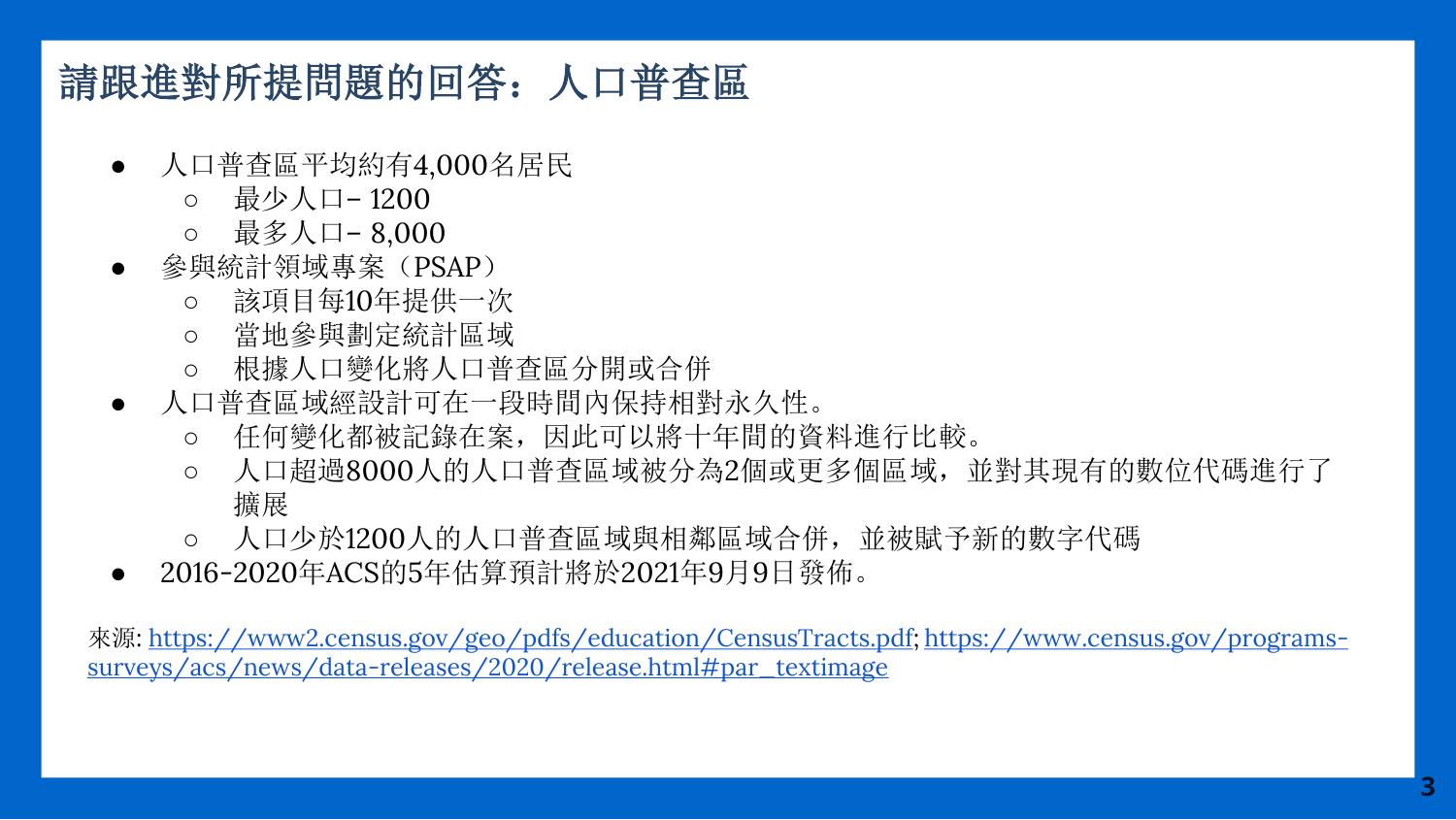#### 請跟進對所提問題的回答: 按學生組劃分(七年級)的學校邀請比例



**4**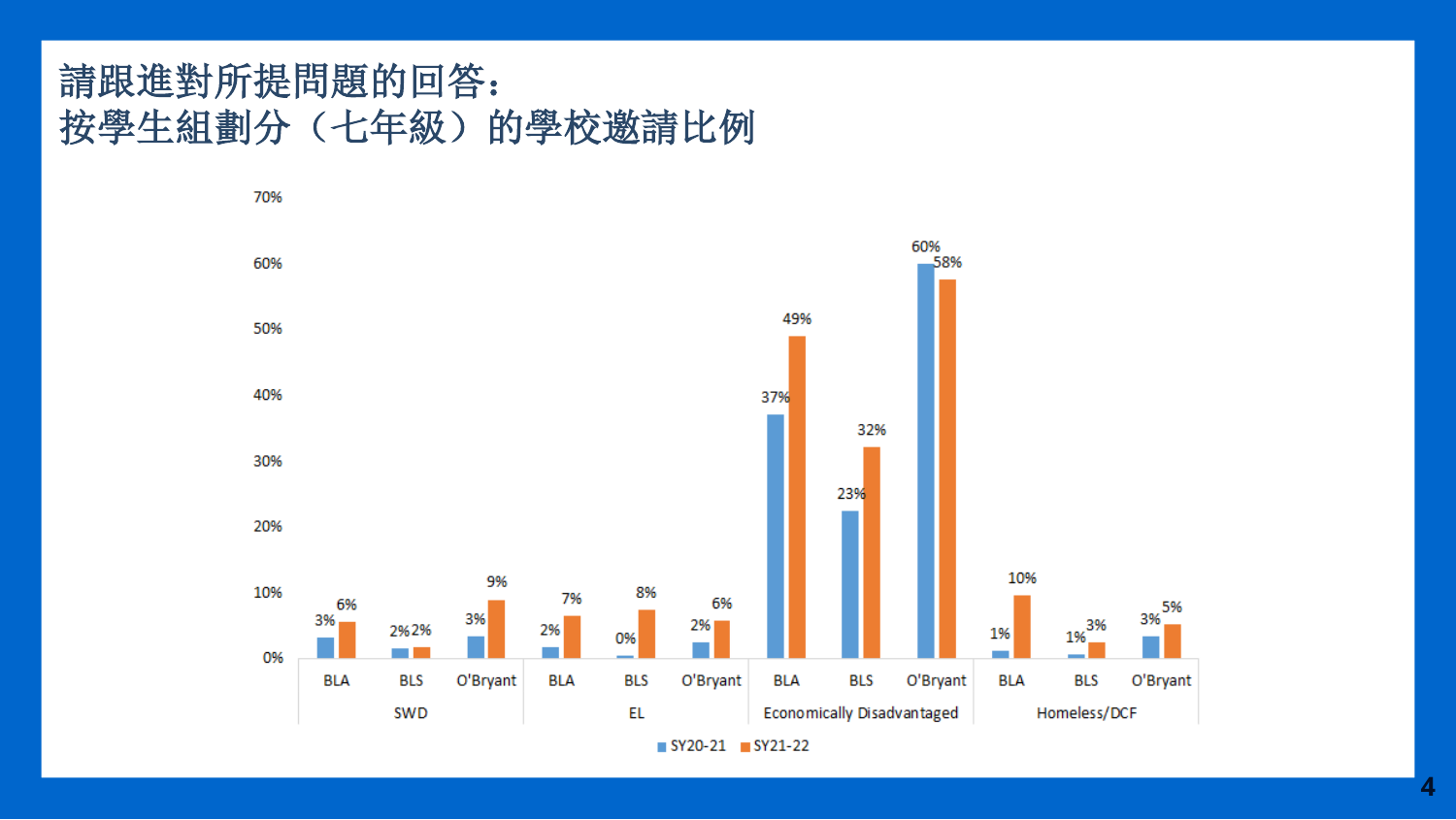#### 請跟進對所提問題的回答: 按學生組劃分(九年級)的學校邀請比例



 $SY20-21$   $SY21-22$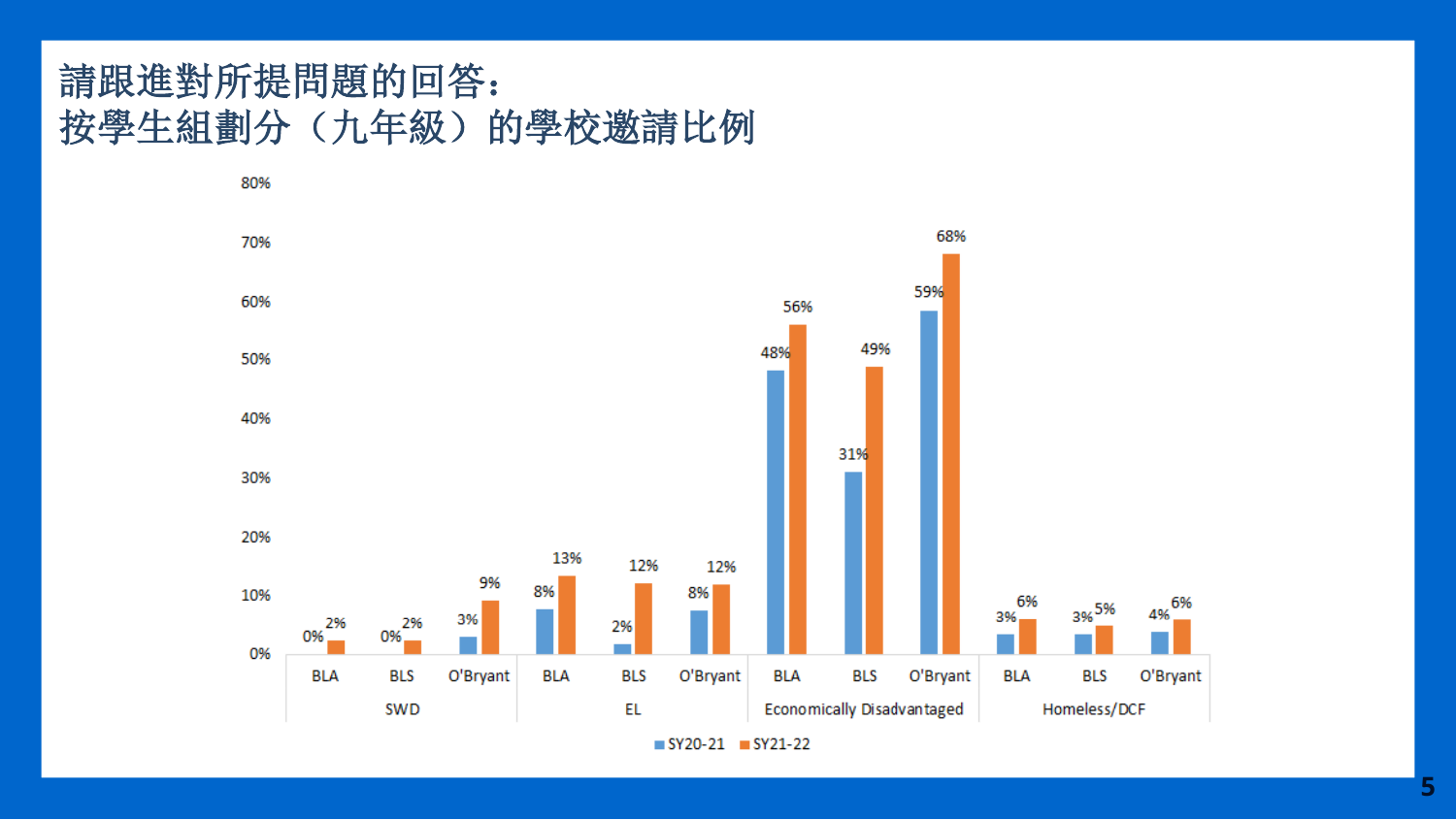#### 根據郵遞區號所邀請的經濟弱勢學生百分比 (七年級)

|      |                        |                 | 2020-21學年      | 2021-22學年       |                |  |
|------|------------------------|-----------------|----------------|-----------------|----------------|--|
| 郵編號碼 | 社區                     | 合計總邀請           | 經濟弱勢受邀人百分<br>比 | 合計總邀請           | 經濟弱勢受邀人百<br>分比 |  |
| 2111 | 唐人街                    | 24              | 75%            | <10             |                |  |
| 2114 | Beacon Hill / West End | 19              | 11%            | <10             |                |  |
| 2115 | Longwood/Fenway        | 14              | 43%            | 10              | 20%            |  |
| 2116 | <b>Back Bay</b>        | 27              | 0%             | 13              | 23%            |  |
| 2118 | South End              | 36              | 33%            | 27              | 19%            |  |
| 2119 | Roxbury                | 27              | 56%            | 50              | 68%            |  |
| 2120 | Roxbury                | 16              | 63%            | 11              | 55%            |  |
| 2121 | Roxbury                | 27              | 78%            | 67              | 76%            |  |
| 2122 | Dorchester             | 62              | 40%            | 48              | 48%            |  |
| 2124 | Dorchester             | 84              | 51%            | 109             | 47%            |  |
| 2125 | Dorchester             | 47              | 47%            | 59              | 59%            |  |
| 2126 | Mattapan               | 20              | 45%            | $\overline{51}$ | 53%            |  |
| 2127 | South Boston           | 34              | 35%            | 35              | 34%            |  |
| 2128 | East Boston            | $\overline{57}$ | 65%            | $\overline{75}$ | 55%            |  |
| 2129 | Charlestown            | 56              | 38%            | 35              | 20%            |  |
| 2130 | Jamaica Plain          | 77              | 12%            | 54              | 6%             |  |
| 2131 | Roslindale             | 94              | 33%            | 67              | 16%            |  |
| 2132 | West Roxbury           | 133             | 7%             | 69              | 10%            |  |
| 2134 | Allston                | 17              | 65%            | 11              | 36%            |  |
| 2135 | <b>Brighton</b>        | 52              | 37%            | 29              | 34%            |  |
| 2136 | <b>Hyde Park</b>       | 67              | 31%            | 67              | 33%            |  |
| 9999 | 無家無歸/兒童家庭保護署           |                 |                | 53              | 100%           |  |
|      | 合計                     | 1025            | 35%            | 974             | 43%            |  |

*\**不包含邀請不到*10*個學生的郵遞區號區域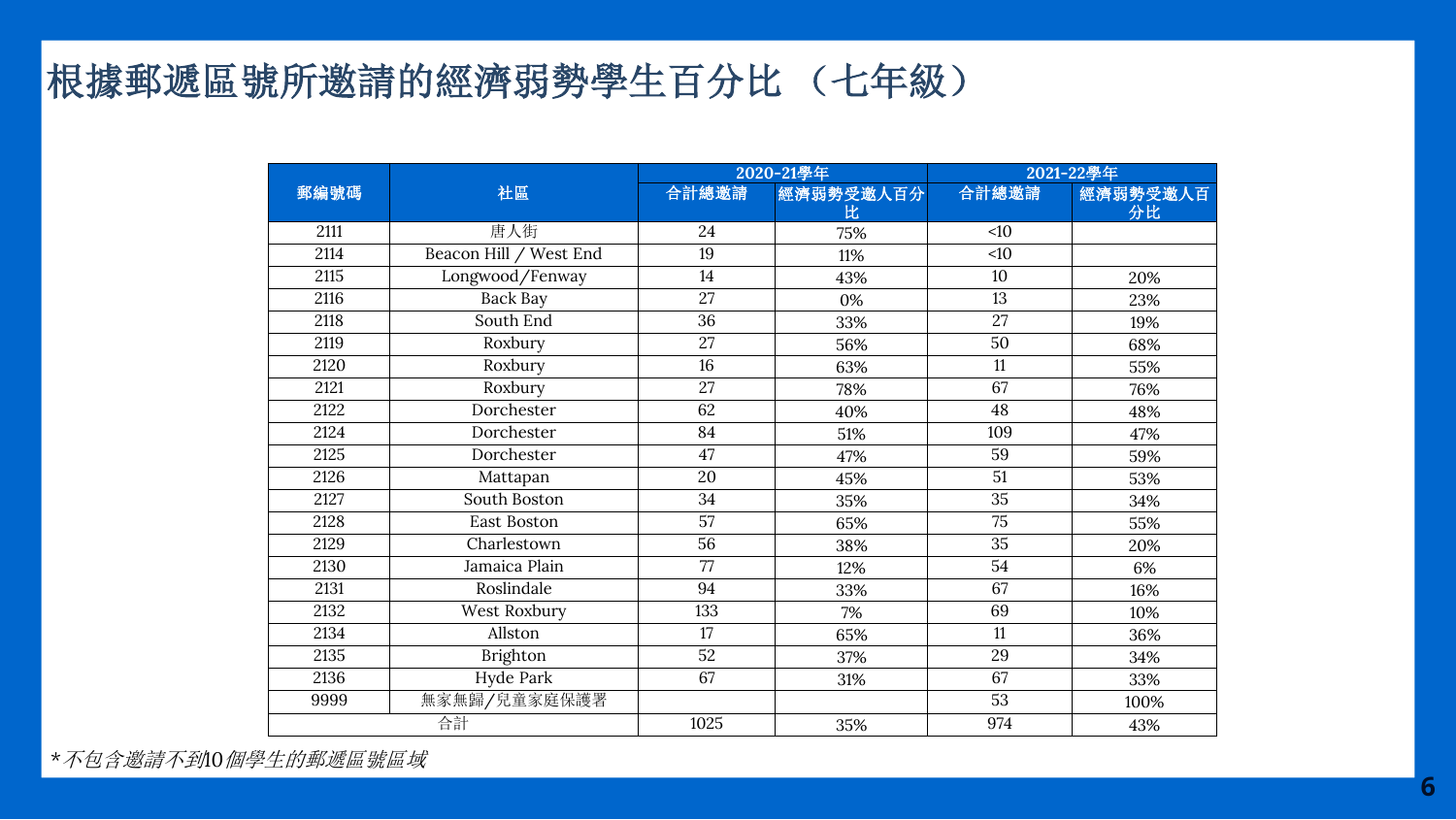#### 根據郵遞區號所邀請的經濟弱勢學生百分比(九年級)

|                      |                 |                 | <b>SY20-21</b> | <b>SY21-22</b>  |          |  |
|----------------------|-----------------|-----------------|----------------|-----------------|----------|--|
| 郵編號碼                 | 社區              | 合計總邀請           | 經濟弱勢受邀人百分      | 合計總邀請           | 經濟弱勢受邀人百 |  |
|                      |                 |                 | 比              |                 | 分比       |  |
| 2115                 | Longwood/Fenway | 11              | 55%            | <10             |          |  |
| 2118                 | South End       | 11              | 82%            | 11              | 64%      |  |
| 2119                 | Roxbury         | $\overline{25}$ | 52%            | $\overline{20}$ | 80%      |  |
| 2120                 | Roxbury         | 13              | 77%            | <10             |          |  |
| 2121                 | Roxbury         | 22              | 55%            | 23              | 78%      |  |
| 2122                 | Dorchester      | 32              | 69%            | 20              | 75%      |  |
| 2124                 | Dorchester      | 43              | 60%            | 42              | 50%      |  |
| 2125                 | Dorchester      | $\overline{32}$ | 63%            | 20              | 65%      |  |
| 2126                 | Mattapan        | 17              | 29%            | 27              | 41%      |  |
| 2127                 | South Boston    | 11              | 64%            | 12              | 58%      |  |
| 2128                 | East Boston     | 21              | 71%            | 28              | 82%      |  |
| 2129                 | Charlestown     | 14              | 71%            | <10             |          |  |
| 2130                 | Jamaica Plain   | 20              | 35%            | 17              | 35%      |  |
| 2131                 | Roslindale      | $\overline{25}$ | 20%            | 18              | 50%      |  |
| 2132                 | West Roxbury    | 22              | 23%            | 12              | 42%      |  |
| 2134                 | Allston         | 10              | 70%            | <10             |          |  |
| 2135                 | <b>Brighton</b> | 17              | 29%            | 10              | 80%      |  |
| 2136                 | Hyde Park       | 35              | 31%            | 24              | 50%      |  |
| 無家無歸/兒童家庭保護署<br>9999 |                 |                 |                | 20              | 100%     |  |
|                      | 合計              | 406             | 52%            | 340             | 63%      |  |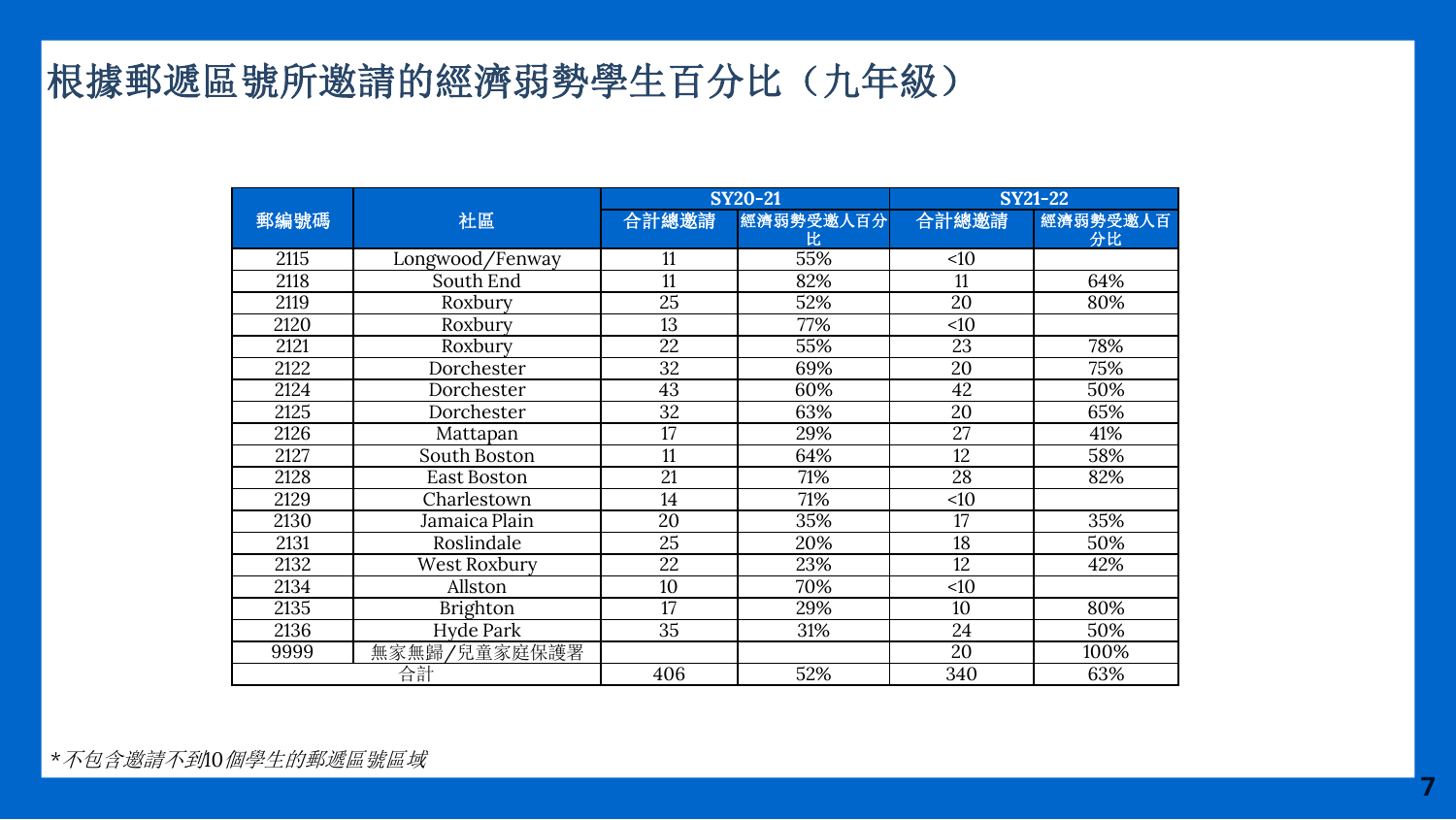# 郵遞區號和學校類型的邀請百分比(**7**年級)

|          |                        | SY20-21         |            |       |                       |                 | <b>SY21-22</b> |          |                       |
|----------|------------------------|-----------------|------------|-------|-----------------------|-----------------|----------------|----------|-----------------------|
| 郵編<br>號碼 | 社區                     | 合計總<br>邀請       | <b>BPS</b> | 特許學校  | 私立/教區<br>/Metco學<br>校 | 合計總邀<br>請       | <b>BPS</b>     | 特許學<br>校 | 私立/教區<br>/Metco學<br>校 |
| 2111     | 唐人街                    | 24              | 96%        | 0%    | 4%                    | <10             |                |          |                       |
| 2114     | Beacon Hill / West End | 19              | 42%        | 0%    | 58%                   | <10             |                |          |                       |
| 2115     | Longwood/Fenway        | 14              | 64%        | 0%    | 36%                   | 10              | 50%            | 0%       | 50%                   |
| 2116     | Back Bay               | 27              | 19%        | 0%    | 81%                   | 13              | 69%            | 0%       | 31%                   |
| 2118     | South End              | 36              | 58%        | 6%    | 36%                   | 27              | 59%            | 4%       | 37%                   |
| 2119     | Roxbury                | 27              | 85%        | 11%   | 4%                    | 50              | 80%            | 8%       | 12%                   |
| 2120     | Roxbury                | 16              | 69%        | 13%   | 19%                   | 11              | 55%            | 18%      | 27%                   |
| 2121     | Roxbury                | 27              | 74%        | 22%   | 4%                    | 67              | 87%            | 6%       | 7%                    |
| 2122     | Dorchester             | 62              | 69%        | 10%   | 21%                   | 48              | 77%            | 13%      | 10%                   |
| 2124     | Dorchester             | 84              | 73%        | 12%   | 15%                   | 109             | 77%            | 13%      | 10%                   |
| 2125     | Dorchester             | 47              | 68%        | 17%   | 15%                   | 59              | 81%            | 8%       | 10%                   |
| 2126     | Mattapan               | 20              | 40%        | 50%   | 10%                   | $\overline{51}$ | 71%            | 20%      | 10%                   |
| 2127     | South Boston           | 34              | 53%        | 12%   | 35%                   | $\overline{35}$ | 66%            | 6%       | 29%                   |
| 2128     | East Boston            | 57              | 88%        | 11%   | 2%                    | 75              | 80%            | 15%      | 5%                    |
| 2129     | Charlestown            | $\overline{56}$ | 88%        | $0\%$ | 13%                   | $\overline{35}$ | 80%            | 0%       | 20%                   |
| 2130     | Jamaica Plain          | 77              | 56%        | 6%    | 38%                   | 54              | 65%            | 0%       | 35%                   |
| 2131     | Roslindale             | 94              | 76%        | 11%   | 14%                   | 67              | 69%            | 6%       | 25%                   |
| 2132     | West Roxbury           | 133             | 62%        | 4%    | 35%                   | 69              | 64%            | 3%       | 33%                   |
| 2134     | Allston                | 17              | 88%        | 0%    | 12%                   | 11              | 91%            | 0%       | 9%                    |
| 2135     | <b>Brighton</b>        | $\overline{52}$ | 67%        | 0%    | 33%                   | 29              | 72%            | 0%       | 28%                   |
| 2136     | Hyde Park              | 67              | 55%        | 21%   | 24%                   | 67              | 58%            | 16%      | 25%                   |
| 9999     | 無家無歸/兒童家庭保護署           |                 |            |       |                       | $\overline{53}$ | 100%           | 0%       | 0%                    |
|          | 合計                     | 1025            | 67%        | 9%    | 24%                   | 974             | 74%            | 8%       | 18%                   |

*\**不包含邀請不到*10*個學生的郵遞區號區域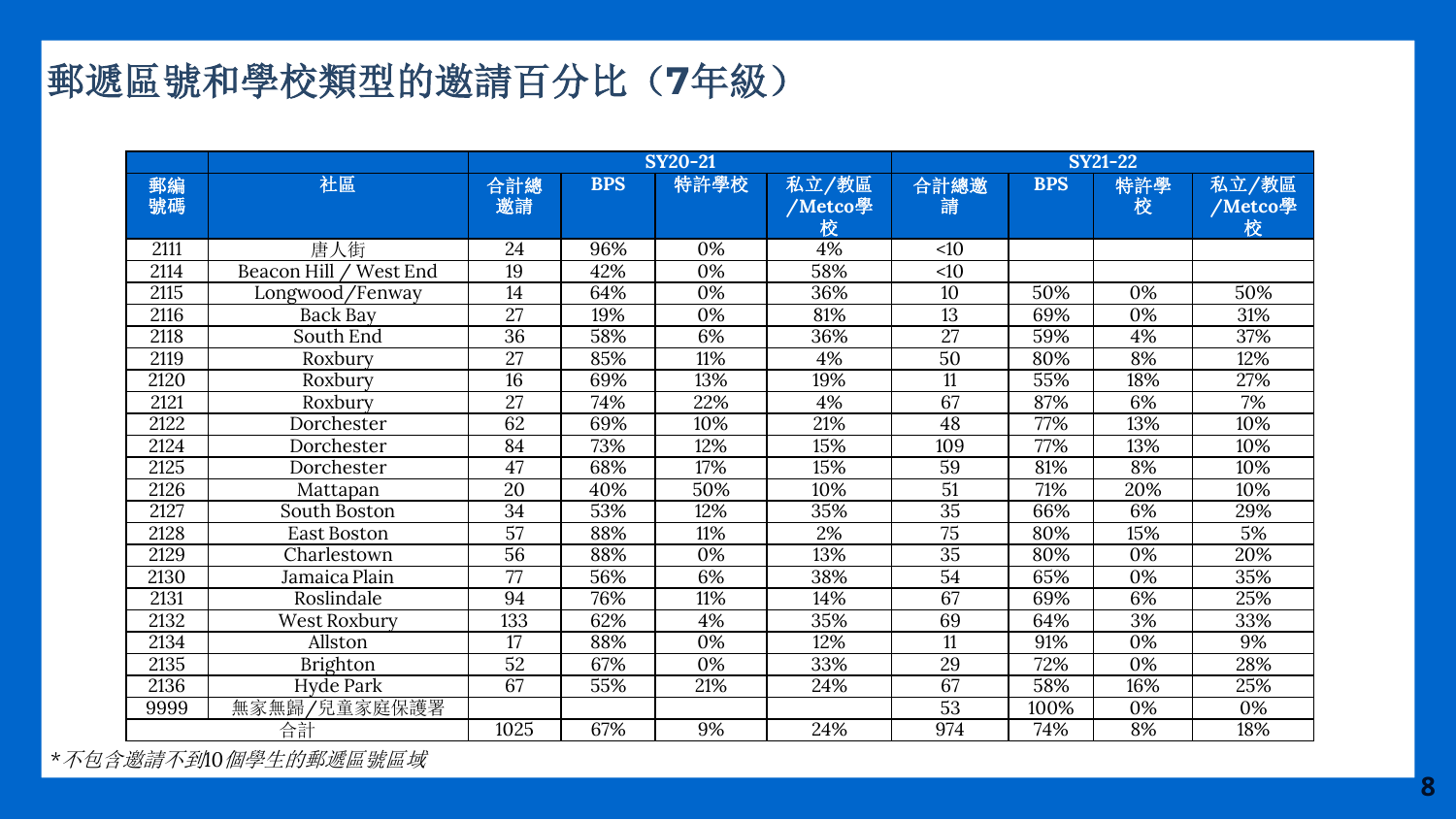# 郵遞區號和學校類型的邀請百分比(**9**年級)

|      |                  | 2020-21學年       |            |      |                       | 2021-22學年 |            |      |                       |
|------|------------------|-----------------|------------|------|-----------------------|-----------|------------|------|-----------------------|
| 郵編號碼 | 社區               | 合計總邀<br>請       | <b>BPS</b> | 特許學校 | 私立/教區<br>/Metco學<br>校 | 合計總邀<br>請 | <b>BPS</b> | 特許學校 | 私立/教區<br>/Metco學<br>校 |
| 2115 | Longwood/Fenway  | 11              | 55%        | 18%  | 27%                   | <10       |            |      |                       |
| 2118 | South End        | 11              | 91%        | 0%   | 9%                    | 11        | 64%        | 9%   | 27%                   |
| 2119 | Roxbury          | 25              | 48%        | 36%  | 16%                   | 20        | 80%        | 5%   | 15%                   |
| 2120 | Roxbury          | 13              | 77%        | 15%  | 8%                    | <10       |            |      |                       |
| 2121 | Roxbury          | 22              | 59%        | 32%  | 9%                    | 23        | 87%        | 9%   | 4%                    |
| 2122 | Dorchester       | 32              | 66%        | 16%  | 19%                   | 20        | 85%        | 10%  | 5%                    |
| 2124 | Dorchester       | 43              | 70%        | 14%  | 16%                   | 42        | 74%        | 14%  | 12%                   |
| 2125 | Dorchester       | 32              | 75%        | 16%  | 9%                    | 20        | 75%        | 20%  | 5%                    |
| 2126 | Mattapan         | 17              | 24%        | 35%  | 41%                   | 27        | 56%        | 22%  | 22%                   |
| 2127 | South Boston     | 11              | 73%        | 9%   | 18%                   | 12        | 75%        | 17%  | 8%                    |
| 2128 | East Boston      | 21              | 81%        | 10%  | 10%                   | 28        | 96%        | 4%   | 0%                    |
| 2129 | Charlestown      | 14              | 86%        | 7%   | 7%                    | <10       |            |      |                       |
| 2130 | Jamaica Plain    | 20              | 20%        | 20%  | 60%                   | 17        | 65%        | 0%   | 35%                   |
| 2131 | Roslindale       | $\overline{25}$ | 44%        | 12%  | 44%                   | 18        | 61%        | 11%  | 28%                   |
| 2132 | West Roxbury     | $\overline{22}$ | 45%        | 5%   | 50%                   | 12        | 83%        | 0%   | 17%                   |
| 2134 | Allston          | 10              | 80%        | 0%   | 20%                   | <10       |            |      |                       |
| 2135 | <b>Brighton</b>  | 17              | 41%        | 0%   | 59%                   | 10        | 80%        | 0%   | 20%                   |
| 2136 | Hyde Park        | 35              | 40%        | 29%  | 31%                   | 24        | 67%        | 21%  | 13%                   |
| 9999 | 無家無歸/兒童家庭保<br>護署 |                 |            |      |                       | 20        | 90%        | 0%   | 10%                   |
|      | 合計               | 406             | 59%        | 16%  | 25%                   | 340       | 77%        | 10%  | 13%                   |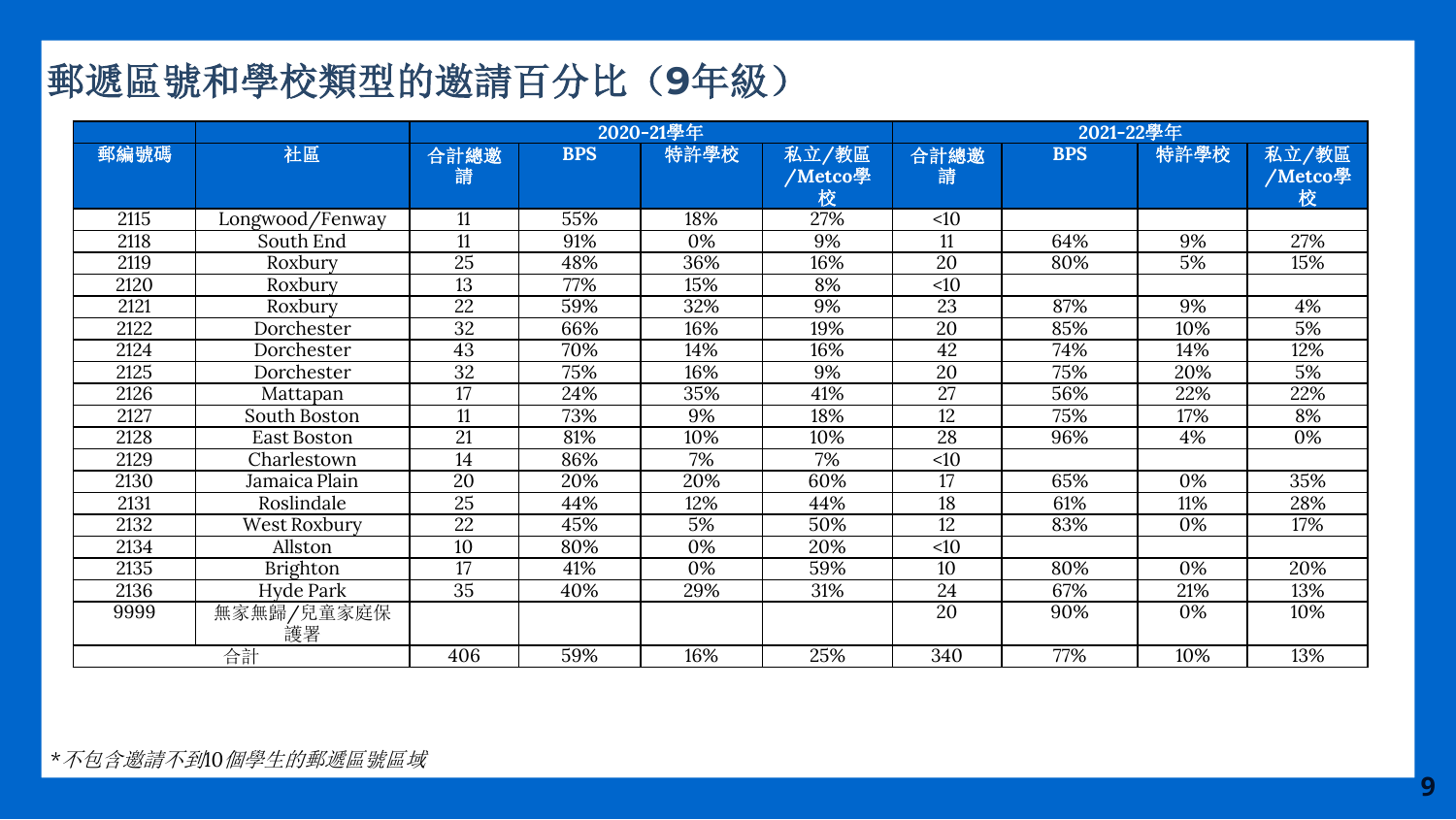## 受邀學生的**GPA**分佈(七年級)

| 郵編號碼  | 社區              | 學生數量            | $B -$     | B         | $B+$      | $A-$        | A           | $A+$ | 平均GPA |
|-------|-----------------|-----------------|-----------|-----------|-----------|-------------|-------------|------|-------|
|       |                 |                 | $7 - 7.9$ | $8 - 8.9$ | $9 - 9.9$ | $10 - 10.9$ | $11 - 11.9$ | 12   |       |
| 02115 | Longwood/Fenway | $\overline{10}$ | 0%        | 0%        | 20%       | 50%         | 30%         | 0%   | 10.38 |
| 02116 | <b>Back Bay</b> | $\overline{13}$ | $0\%$     | $0\%$     | 0%        | 46%         | 31%         | 23%  | 11.10 |
| 02118 | South End       | $\overline{27}$ | $0\%$     | 0%        | 0%        | 48%         | 44%         | 7%   | 10.92 |
| 02119 | Roxbury         | 50              | 0%        | 34%       | 32%       | 16%         | 14%         | 4%   | 9.51  |
| 02120 | Roxbury         | 11              | 0%        | 9%        | 45%       | 36%         | 9%          | 0%   | 9.89  |
| 02121 | Roxbury         | 67              | 0%        | 21%       | 40%       | 18%         | 12%         | 9%   | 9.79  |
| 02122 | Dorchester      | 48              | 0%        | 0%        | 0%        | 42%         | 48%         | 10%  | 11.04 |
| 02124 | Dorchester      | 109             | 0%        | 0%        | 30%       | 27%         | 40%         | 3%   | 10.53 |
| 02125 | Dorchester      | 59              | 0%        | 0%        | 31%       | 24%         | 34%         | 12%  | 10.67 |
| 02126 | Mattapan        | 51              | 2%        | 37%       | 24%       | 18%         | 18%         | 2%   | 9.57  |
| 02127 | South Boston    | 35              | 0%        | 3%        | 31%       | 23%         | 37%         | 6%   | 10.48 |
| 02128 | East Boston     | $\overline{75}$ | 0%        | 0%        | 37%       | 39%         | 23%         | 1%   | 10.25 |
| 02129 | Charlestown     | 35              | 0%        | 0%        | 0%        | 3%          | 74%         | 23%  | 11.56 |
| 02130 | Jamaica Plain   | 54              | 0%        | 0%        | 0%        | 37%         | 41%         | 22%  | 11.19 |
| 02131 | Roslindale      | 67              | 0%        | 0%        | 0%        | 49%         | 43%         | 7%   | 10.94 |
| 02132 | West Roxbury    | 69              | 0%        | 0%        | 0%        | 10%         | 51%         | 39%  | 11.51 |
| 02134 | Allston         | 11              | 0%        | 9%        | 18%       | 45%         | 27%         | 0%   | 10.32 |
| 02135 | <b>Brighton</b> | 29              | 0%        | 0%        | 24%       | 48%         | 28%         | 0%   | 10.36 |
| 02136 | Hyde Park       | 67              | 0%        | 0%        | 37%       | 30%         | 30%         | 3%   | 10.32 |
| 99999 | 無家無歸/兒童家庭保護     | 53              | 0%        | 42%       | 34%       | 9%          | 8%          | 8%   | 9.31  |
|       | 署               |                 |           |           |           |             |             |      |       |
|       | 合計              | 974             | 0%        | 8%        | 22%       | 27%         | 33%         | 10%  | 10.49 |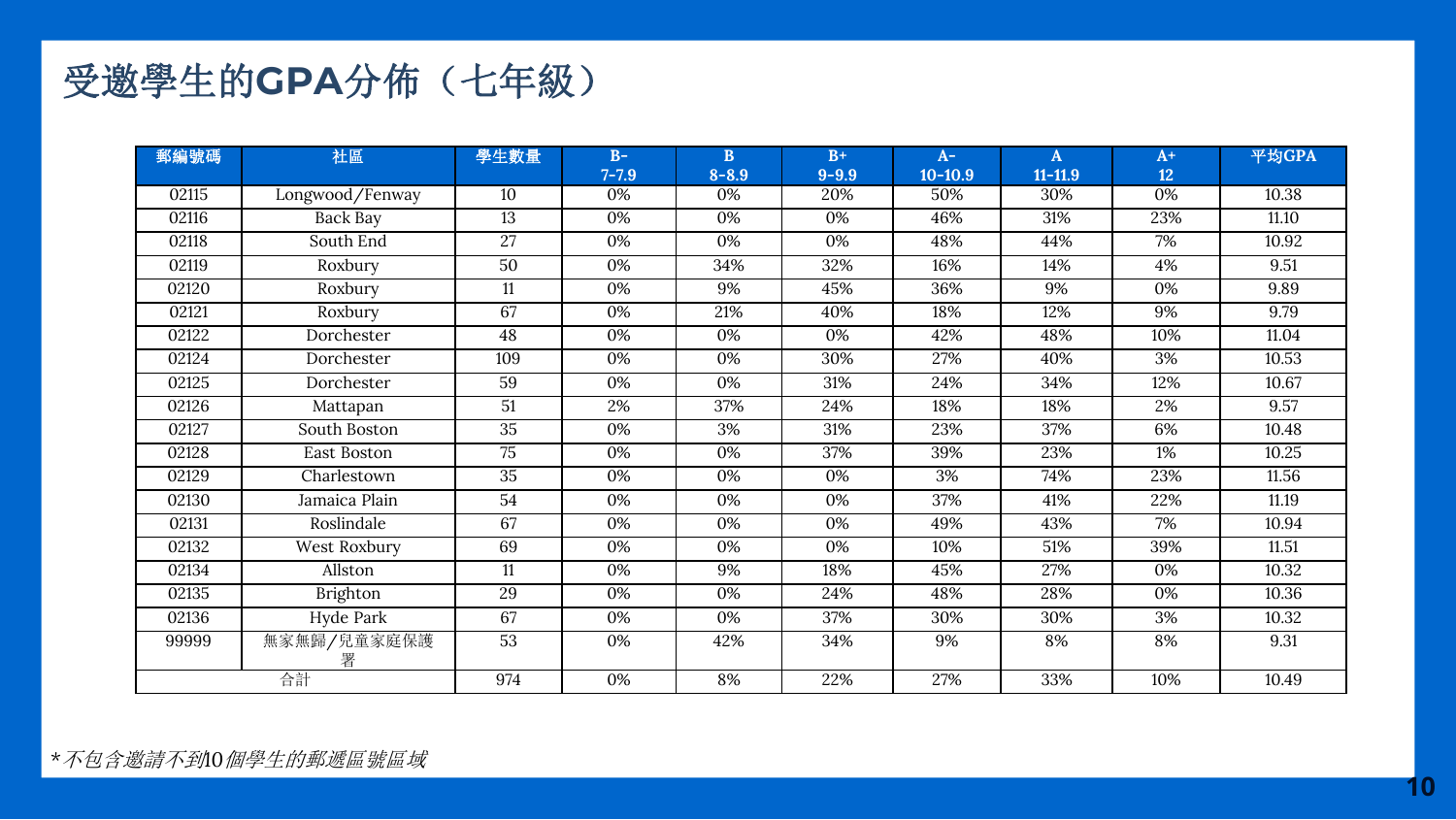# 受邀學生的**GPA**分佈(七年級)

| 郵編號碼  | 社區            | N   | $B-$      | B         | $B+$      | $A-$        | A           | $A+$ | 平均GPA |
|-------|---------------|-----|-----------|-----------|-----------|-------------|-------------|------|-------|
|       |               |     | $7 - 7.9$ | $8 - 8.9$ | $9 - 9.9$ | $10 - 10.9$ | $11 - 11.9$ | 12   |       |
| 02118 | South End     | 11  | 0%        | 0%        | 27%       | 36%         | 36%         | 0%   | 10.32 |
| 02119 | Roxbury       | 20  | 0%        | 0%        | 20%       | 45%         | 35%         | 0%   | 10.43 |
| 02121 | Roxbury       | 23  | 0%        | 0%        | 39%       | 43%         | 17%         | 0%   | 9.99  |
| 02122 | Dorchester    | 20  | 0%        | 0%        | 0%        | 40%         | 60%         | 0%   | 10.93 |
| 02124 | Dorchester    | 42  | 0%        | 0%        | 24%       | 33%         | 43%         | 0%   | 10.53 |
| 02125 | Dorchester    | 20  | 0%        | 0%        | 40%       | 40%         | 20%         | 0%   | 10.16 |
| 02126 | Mattapan      | 27  | 0%        | 7%        | 30%       | 30%         | 26%         | 7%   | 10.32 |
| 02127 | South Boston  | 12  | 0%        | 0%        | 25%       | 33%         | 42%         | 0%   | 10.40 |
| 02128 | East Boston   | 28  | 0%        | 0%        | 25%       | 54%         | 21%         | 0%   | 10.35 |
| 02130 | Jamaica Plain | 17  | 0%        | 0%        | 24%       | 53%         | 24%         | 0%   | 10.39 |
| 02131 | Roslindale    | 18  | 0%        | 0%        | 28%       | 50%         | 17%         | 6%   | 10.41 |
| 02132 | West Roxbury  | 12  | 0%        | 25%       | 25%       | 17%         | 33%         | 0%   | 9.92  |
| 02135 | Brighton      | 10  | 0%        | 0%        | 10%       | 60%         | 30%         | 0%   | 10.45 |
| 02136 | Hyde Park     | 24  | 0%        | 0%        | 25%       | 46%         | 29%         | 0%   | 10.36 |
| 99999 | 無家無歸/兒童家庭保護   | 20  | 0%        | 0%        | 60%       | 25%         | 10%         | 5%   | 9.99  |
|       | 署             |     |           |           |           |             |             |      |       |
|       | 合計            | 340 | 0%        | 3%        | 27%       | 41%         | 28%         | 1%   | 10.30 |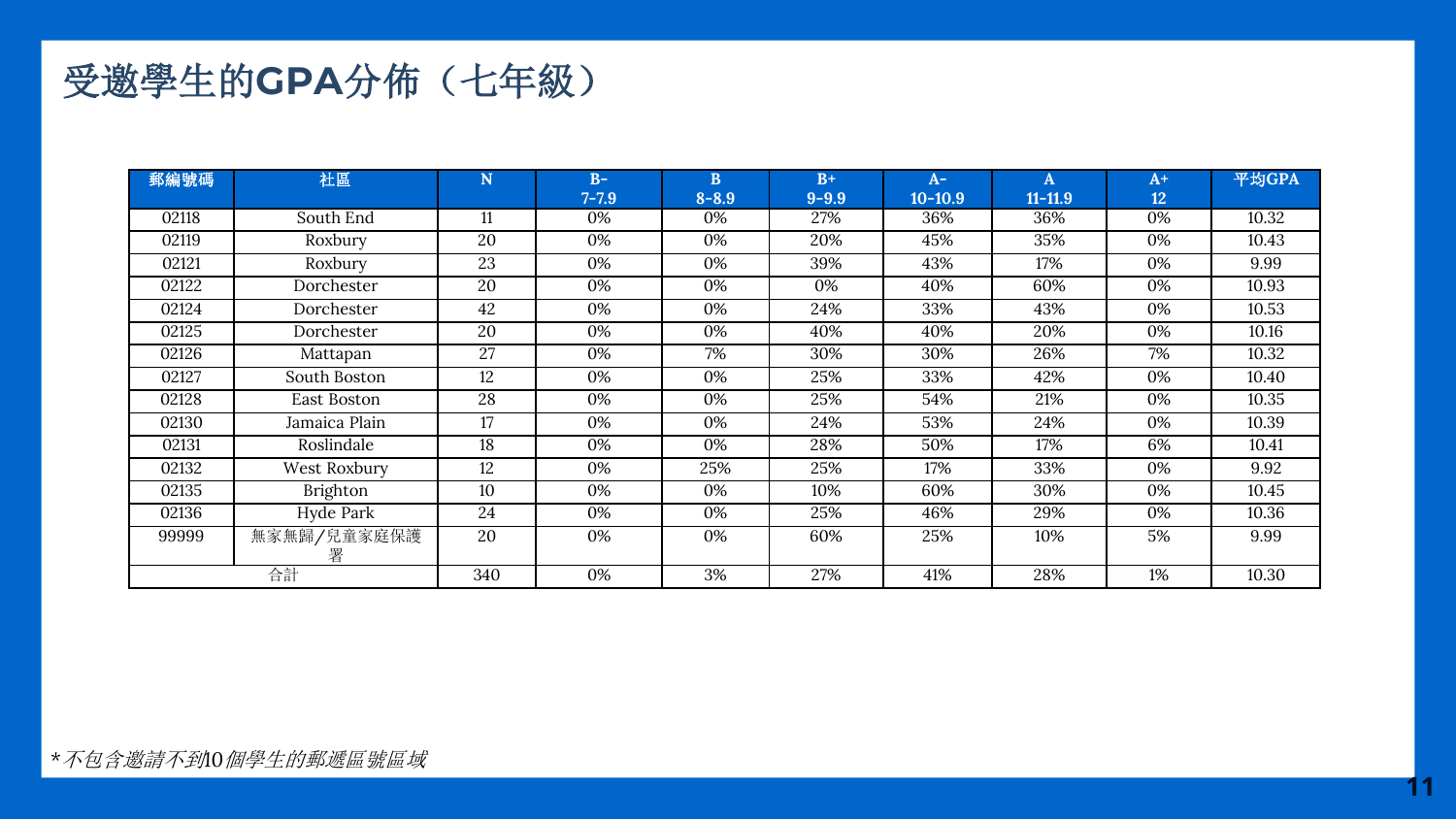#### **2021-22**學年中未收到邀請的**BPS**學校

- 就7年級而言,有4所BPS學校沒有任何學生收到邀請函,即有13名申請人沒有收到 邀請。
- 就9年級而言,有2所BPS學校沒有任何學生收到邀請函,即有6名申請人沒有收到 邀請。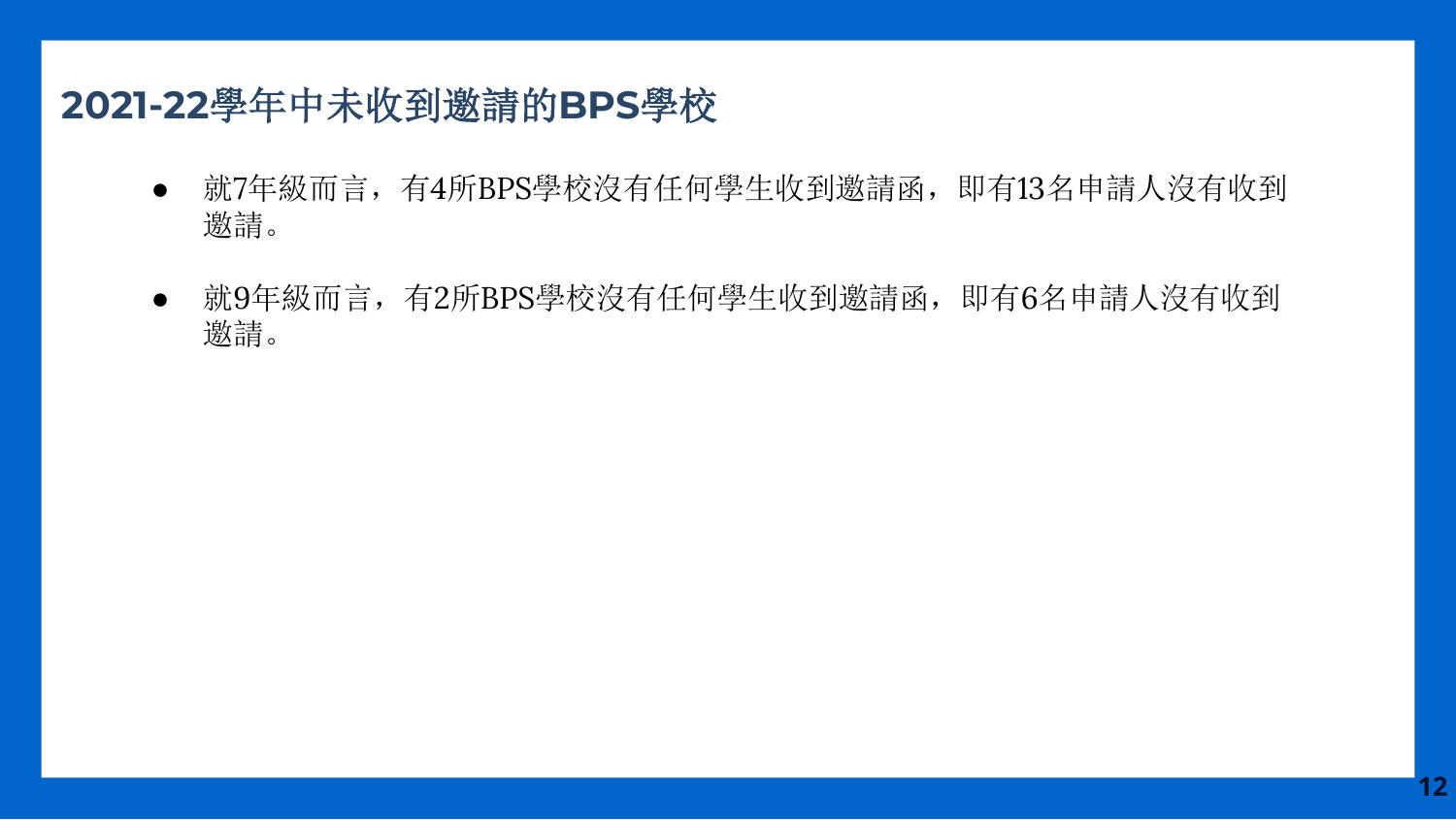#### 接受邀請的學生的家長(家庭)語言偏好

| 母語偏好 |     | 2020-21學年 | 2021-22學年 |     |  |
|------|-----|-----------|-----------|-----|--|
|      | 7年級 | 9年級       | 7年級       | 9年級 |  |
| 英語   | 82% | 70%       | 80%       | 66% |  |
| 西班牙語 | 6%  | 14%       | 10%       | 22% |  |
| 越南語  | 4%  | 5%        | 4%        | 4%  |  |
| 廣東話  | 3%  | 4%        | 2%        | 2%  |  |
| 普通話  | 1%  | 1%        | 1%        | 0%  |  |
| 臺山話  | 1%  | 1%        | 0%        | 1%  |  |
| 葡萄牙語 | 1%  | 1%        | 0%        | 1%  |  |
| 海地語  | 0%  | 0%        | 1%        | 1%  |  |
| 索馬裡語 | 0%  | 1%        | 1%        | 0%  |  |
| 其他*  | 1%  | 2%        | 1%        | 3%  |  |

*\**其他包括阿拉伯語、維德角克裡奧爾語、法語、海地克裡奧爾語、俄語